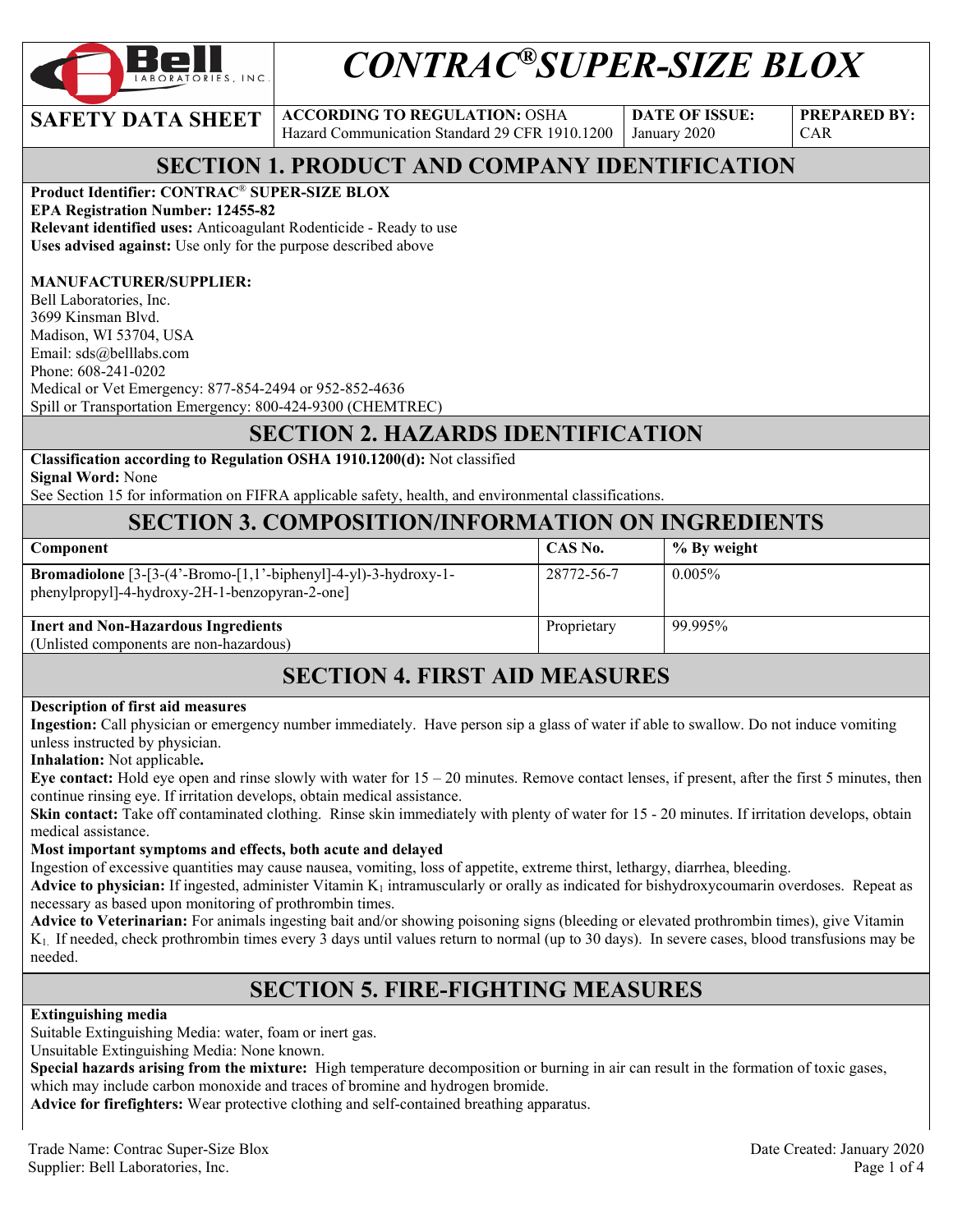## **SECTION 6. ACCIDENTAL RELEASE MEASURES**

**Personal precautions, protective equipment and emergency procedures**: Gloves should be worn when handling the bait. Collect spillage without creating dust.

**Environmental precautions:** Do not allow bait to enter drains or water courses. Where there is contamination of streams, rivers or lakes contact the appropriate environment agency.

**Methods and materials for containment and cleaning up**

**For Containment:** Sweep up spilled material immediately. Place in properly labeled container for disposal or re-use.

**For Cleaning Up:** Wash contaminated surfaces with detergent. Dispose of all wastes in accordance with all local, regional and national regulations.

**Reference to other sections:** Refer to Sections 7, 8 & 13 for further details of personal precautions, personal protective equipment and disposal considerations.

# **SECTION 7. HANDLING AND STORAGE**

**Precautions for safe handling**: Do not handle the product near food, animal foodstuffs or drinking water. Keep out of reach of children. Do not use near heat sources, open flame, or hot surfaces. As soon as possible, wash hands thoroughly after applying bait and before eating, drinking, chewing gum, using tobacco, or using the toilet.

**Conditions for safe storage, including any incompatibilities:** Store only in original container in a cool, dry place, inaccessible to pets and wildlife. Do not contaminate water, food or feed by storage or disposal. Keep containers closed and away from other chemicals.

## **SECTION 8. EXPOSURE CONTROLS/PERSONAL PROTECTION**

| OSHA            | ACGIH           | <b>Other Limits</b> |
|-----------------|-----------------|---------------------|
| Not Established | Not Established | Not Established     |
|                 |                 |                     |

**Appropriate Engineering Controls:** Not required **Occupational exposure limits:** Not established

**Personal Protective Equipment:** 

**Respiratory protection:** Not required

**Eye protection:** Not required

**Skin protection:** Shoes plus socks, and waterproof gloves.

**Hygiene recommendations:** Wash thoroughly with soap and water after handling.

## **SECTION 9. PHYSICAL AND CHEMICAL PROPERTIES**

| Information on basic physical and chemical properties |                       |  |
|-------------------------------------------------------|-----------------------|--|
| Appearance/Color:                                     | Blue wax block        |  |
| Odor:                                                 | Sweet grain-like      |  |
| <b>Odor Threshold:</b>                                | No Data               |  |
| pH:                                                   | No Data               |  |
| <b>Melting point:</b>                                 | No Data               |  |
| <b>Boiling point:</b>                                 | No Data               |  |
| <b>Flash point:</b>                                   | No Data               |  |
| <b>Evaporation rate:</b>                              | No Data               |  |
| <b>Flammability:</b>                                  | No Data               |  |
| <b>Upper/lower flammability or explosive limits:</b>  | No Data               |  |
| <b>Vapor Pressure:</b>                                | No Data               |  |
| <b>Vapor Density:</b>                                 | No Data               |  |
| <b>Relative Density:</b>                              | 1.13 g/mL $@$ 20 $°C$ |  |
| <b>Solubility (water):</b>                            | No Data               |  |
| Solubility (solvents):                                | No Data               |  |
| Partition coefficient: n-octanol/water:               | No Data               |  |
| Auto-ignition temperature:                            | No Data               |  |
| <b>Decomposition temperature:</b>                     | No Data               |  |
| Viscosity:                                            | No Data               |  |
|                                                       |                       |  |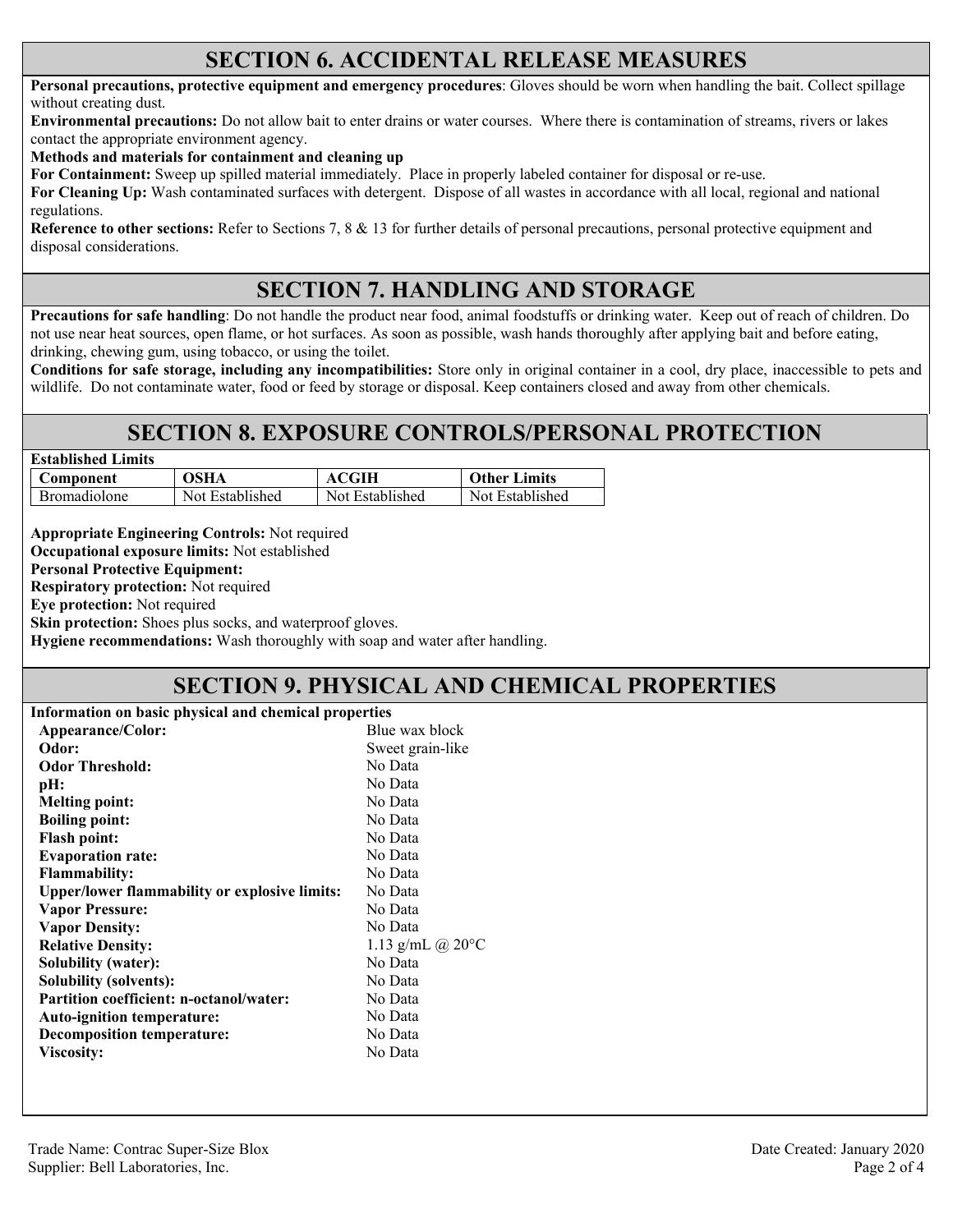# **SECTION 10. STABILITY AND REACTIVITY**

**Reactivity:** Stable when stored in original container in a cool, dry location.

**Chemical stability:** Stable when stored in original container in a cool, dry location.

**Possibility of hazardous reactions:** Refer to Hazardous decomposition products

**Conditions to avoid:** Avoid extreme temperatures (below 0°C or above 40°C).

**Incompatible materials**: Avoid strongly alkaline materials.

**Hazardous decomposition products:** High temperature decomposition or burning in air can result in the formation of toxic gases, which may include carbon monoxide and traces of bromine and hydrogen bromide.

# **SECTION 11. TOXICOLOGICAL INFORMATION**

**Information on toxicological effects** 

**Acute Toxicity** 

**LD50, oral (ingestion):** >5000 mg/kg (rats) (Bromadiolone Rat LD50 oral: 0.70 mg/kg bw).

**LD50, dermal (skin contact):** > 5001 mg/kg (rats) (Bromadiolone rabbit LD50 dermal: 1.71 mg/kg bw).

**LC50, inhalation:** Product is a wax block and therefore exposure by inhalation is not relevant.

**Skin corrosion/irritation:** Not irritating to skin.

**Serious eye damage/Irritation:** Not irritating to eyes.

**Respiratory or skin sensitization:** Dermal sensitization: Not a Sensitizer (Guinea pig maximization test).

**Germ cell mutagenicity:** Contains no components known to have a mutagenetic effect.

**Carcinogenicity:** Contains no components known to have a carcinogenetic effect**.** 

| omnonents            | ved           | $\mathbf{r}$   | $\blacksquare$ |
|----------------------|---------------|----------------|----------------|
| Бr<br>iolone<br>nadı | listed<br>Not | Not.<br>listed | Nou<br>listec  |

**Reproductive Toxicity:** No data

**Aspiration Hazard:** Not applicable. Product is a wax block.

**Target Organ Effects:** Reduced blood clotting ability.

## **SECTION 12. ECOLOGICAL INFORMATION**

**Ecotoxicity Effects:** This product is extremely toxic to birds and mammals. Do not apply this product directly to water, where surface water is present or to intertidal areas below the mean high water mark. Carefully follow label cautions and directions to reduce hazards to children, pets and non-target wildlife.

**Persistence and degradability:** Product is inherently biodegradable.

**Bioaccumulative potential:** Not determined. Bromadiolone water solubility is extremely low (< 0.1mg/l).

**Mobility in Soil:** Not determined. Mobility of bromadiolone in soil is considered to be limited.

**Other adverse effects:** None.

# **SECTION 13. DISPOSAL CONSIDERATIONS**

Do not contaminate water, food or feed by storage or disposal.

**Pesticide Storage:** Store only in original container in a cool, dry place inaccessible to children and pets. Keep containers closed and away from other chemicals.

**Pesticide Disposal:** Wastes resulting from the use of this product according to the label instructions must be disposed of as specified on the product label. **RCRA waste status:** This product is not regulated as a hazardous waste under Federal law. State and local regulation may affect the disposal of this product. Consult your state or local environmental agency for disposal of waste generated other than by use according to label instructions.

**Container Handling:** Non-refillable container. Do not reuse or refill this container. [Plastic:] Offer for recycling or reconditioning; or puncture and dispose of in a sanitary landfill; or by incineration. In most states, burning is not allowed. [Paper:] Dispose of empty container by placing in trash, at an approved waste disposal facility or by incineration. In most states, burning is not allowed. **RCRA Waste Status:** This product is not regulated as a hazardous waste under Federal law.

# **SECTION 14. TRANSPORT INFORMATION**

Trade Name: Contrac Super-Size Blox Date Created: January 2020 **UN number:** Not regulated **UN proper shipping name:** Not regulated **Transport hazard class(es):** Not regulated **Packing group:** Not regulated **Environmental Hazards DOT Road/Rail:** Not considered hazardous for transportation via road/rail. **DOT Maritime:** Not considered hazardous for transportation by vessel. **DOT Air:** Not considered hazardous for transportation by air. **Freight Classification:** LTL Class 60 **Transport in bulk according to Annex II of MARPOL 73/78 and the IBC code:** Not applicable **Special precautions for user:** None

Supplier: Bell Laboratories, Inc. 2008 and 2008 and 2008 and 2008 and 2008 and 2008 and 2008 and 2008 and 2008 and 2008 and 2008 and 2008 and 2008 and 2008 and 2008 and 2008 and 2008 and 2008 and 2008 and 2008 and 2008 and